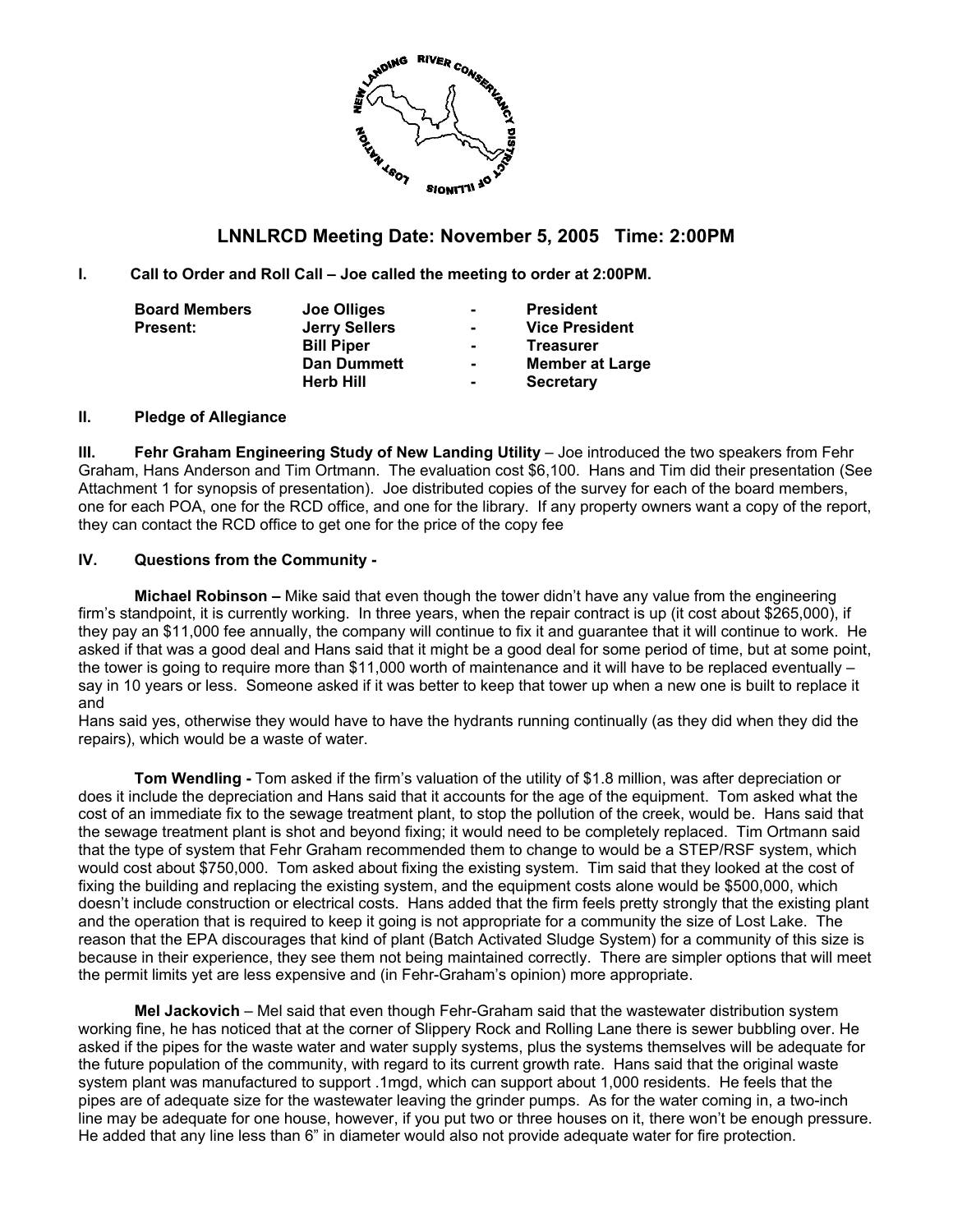**Dan Nicolini** – Dan wondered if the plant was on a flood plain and whether or not the boards on the dam going out caused the flooding in the basement of the plant. Hans said that it may be on a flood plain and a lot of plants are. He said that it would have to be addressed when they went to design something to replace it. Tim said that what actually caused the plant to flood was a valve in the basement that let go and so it was flooded with wastewater. Out of the five valves that Tim tried to turn, he was only able to turn one and normally, you should have a valve exercise program at least twice a year to ensure that they could be turned. There are several valves that are rusted solid.

**Herb O'Rourke** – Herb asked what an approximate cost for a second well would be. Hans said that there is no immediate need to provide a second well, however, if they wanted to have an extra water source, the cost varies depends on the depth. Tim said it would be about \$300,000 for a 6" well with hydro-pneumatic tank at 1/2 the depth of the original well (which is 675 feet deep).

**Donna Moody** – Donna expressed her concern regarding the sewage going into the creek and the health issued involved. How long would it take for them to stop the polluting and where would it go? Hans said that the regulatory responsibility and the enforcement of it has not been pursued until very recently, even though it has gone on for a long time. He has seen other situations, especially when it is industrial, where this would have been addressed much sooner. Hans said that it wouldn't happen overnight and any entity that would take the plant over, there would have to be some short-term allowances for dealing with the situation, like transporting the waste to Dixon on a temporary basis. She asked how long it would take for them to get a new sewage treatment plant set up and Hans said it could take six months to one year.

**Pat Bendry** – Pat asked if the sewage plant totally shut down, could it back up into the houses through the grinders. Hans said that it is not going to back up as long as your grinder pump is working. Hans said that the sewage is traveling through to the creek and there is no danger of it backing up.

**Donald Finn** – Don asked about the value of \$1.8 million that the firm assessed the Utility's value at and if that number would be added to the \$2-2.5 million, making it \$-4.5 million. Hans said that even though they valued the property at \$1.8 million value, they are not saying that that is what should be paid. It's just a calculation based on what equipment is out there and the age and condition of it. In his opinion, what they should pay would be a very low number.

**Crystal Pohlman** – EMC as the receiver has said that they could either put in a temporary plant or haul away the waste to stop polluting the creek and Crystal was wondering what the cost to put that in and how efficient they are. Hans said that he doesn't have a cost estimate on that, however, a temporary unit, of the type mounted on a skid, could bring them into compliance. It would cost about \$2,000 a day to transport the waste out. Joe Olliges added that Fehr Graham was not commissioned to answer some of those questions (like the costs of various temporary options) and that it is up to the courts to determine what is going to happen next. Dan Dummett said that they don't have any objection if the firm wants to speculate on the question, however, they were not asked as part of the contract with the RCD to look into that aspect of it and so they may not have accurate numbers at this time. Hans said that whoever takes the Utility over there would have to be some agreement with the EPA as to what should be done. Having let this go on as long as it has, the EPA isn't obligated to be reasonable on anything, however, he would think that they would work with the next owner.

**Tom Clarey** – Tom asked if the numbers that the firm quoted on the cost of migration from the existing system to the new system include the labor costs of moving the waste to another site during the 6 months to a year that they would take to construct a new system. Hans said that they don't know the costs of that – it would depend on what the company that they would take it too would charge.

**Mel Jackovich** – Is the plant infrastructure salvageable or will it need to be torn down. Hans said that as an example the Recirculating Sand Filter alternative that Tim had mentioned previously doesn't even require a building – it would just require a large septic tank.

**Herb O'Rourke** – Clear Creek is the main source of the golf course's water for watering and whoever takes over this utility would be open to liability for contaminating the creek. Hans agreed that the EPA has lots of welldefined tools for enforcement that they can use, however, he doesn't think it would it be appropriate if someone is trying to take it over and make it right.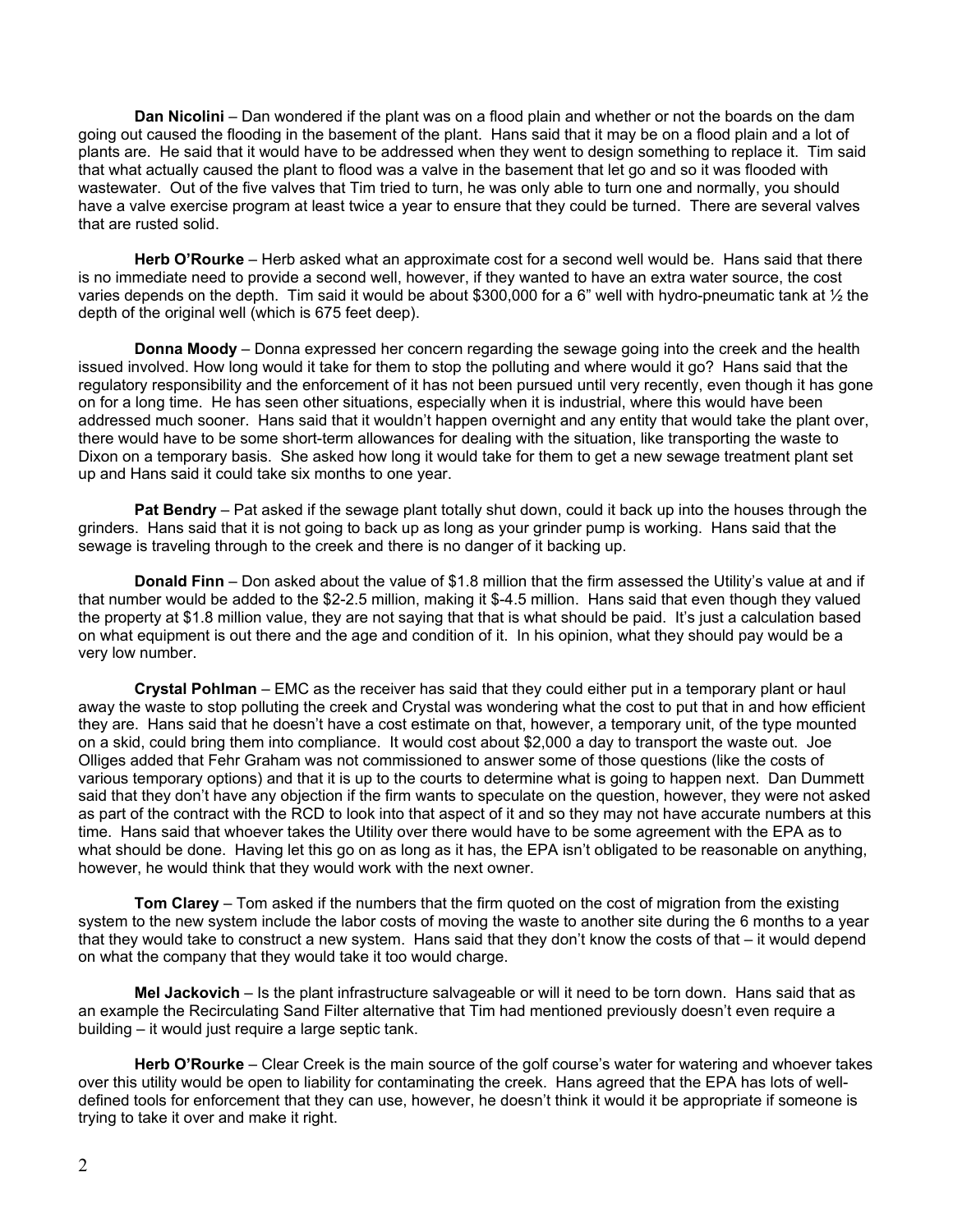**V. Statement and Motion** - Joe thanked Tim and Hans for coming out and making the presentation. He then read off the following statement:

> "The benefit of immediate acquisition accrues primarily to New Landing Utility and its current owner Gene Armstrong. Known and unknown liabilities need to be determined and resolved before the Community and the R.C.D. is burdened with undetermined future costs. One only has to read the September 20, 2005 letter from New Landing Utility owner Gene Armstrong to New Landing Property Owners Association, through its attorney. It is clear that it would be an unfair penalty to the Utility users to assume the stated liability as outlined in the above referenced letter, much less the unknown liabilities, for which the R.C.D. is liable."

Joe motioned that the pursuit of the New Landing Utility purchase be suspended until a single governing body is formed in the Lost Lake Community and until the completion of all court actions by the I.C.C. and I.E.P.A. along with any other suits against the utility are settled. Bill seconded the motion. Bill asked if by lawsuits Joe meant just the individual suits against the utility or if he meant also any against the RCD and the utility collectively and Joe said all suits. Dan said that Hans had discussed one of the future steps to be determining rates; he felt that until they determined rates, they don't really know what amount would have to be borrowed or the cost of payback related to that loan would be. He asked whether Joe wanted to forego that process at this time as well and Joe said yes. Joe added that if the two parts of the motion don't take place, then it would be a waste of the RCD's money to pursue determining the rates, however, if the two parts of the motion do happen, it could then be pursued at any time. The board approved the motion unanimously by roll-call vote. [11-05-05-01]

**VI. Adjourn:** Jerry motioned to adjourn the meeting at 3:23PM. Dan seconded the motion. The board approved the motion unanimously by roll-call vote. [11-05-05-02]

## **November 5, 2005 Motion List**

1. Joe motioned that the pursuit of the New Landing Utility purchase be suspended until a single governing body is formed in the Lost Lake Community and until the completion of all court actions by the I.C.C. and I.E.P.A. along with any other suits against the utility are settled. Bill seconded the motion. Bill asked if by lawsuits Joe meant just the individual suits against the utility or if he meant also any against the RCD and the utility collectively and Joe said all suits. Dan said that Hans had discussed one of the future steps to be determining rates; he felt that until they determined rates, they don't really know what amount would have to be borrowed or the cost of payback related to that loan would be. He asked whether Joe wanted to forego that process at this time as well and Joe said yes. Joe added that if the two parts of the motion don't take place, then it would be a waste of the RCD's money to pursue determining the rates, however, if the two parts of the motion do happen, it could then be pursued at any time. Some discussion of the purchase of the Utility by Aqua Illinois took place. The board approved the motion unanimously by roll-call vote. [11-05-05-01]

2. Jerry motioned to adjourn the meeting at 3:23PM. Dan seconded the motion. The board approved the motion unanimously by roll-call vote. [11-05-05-02]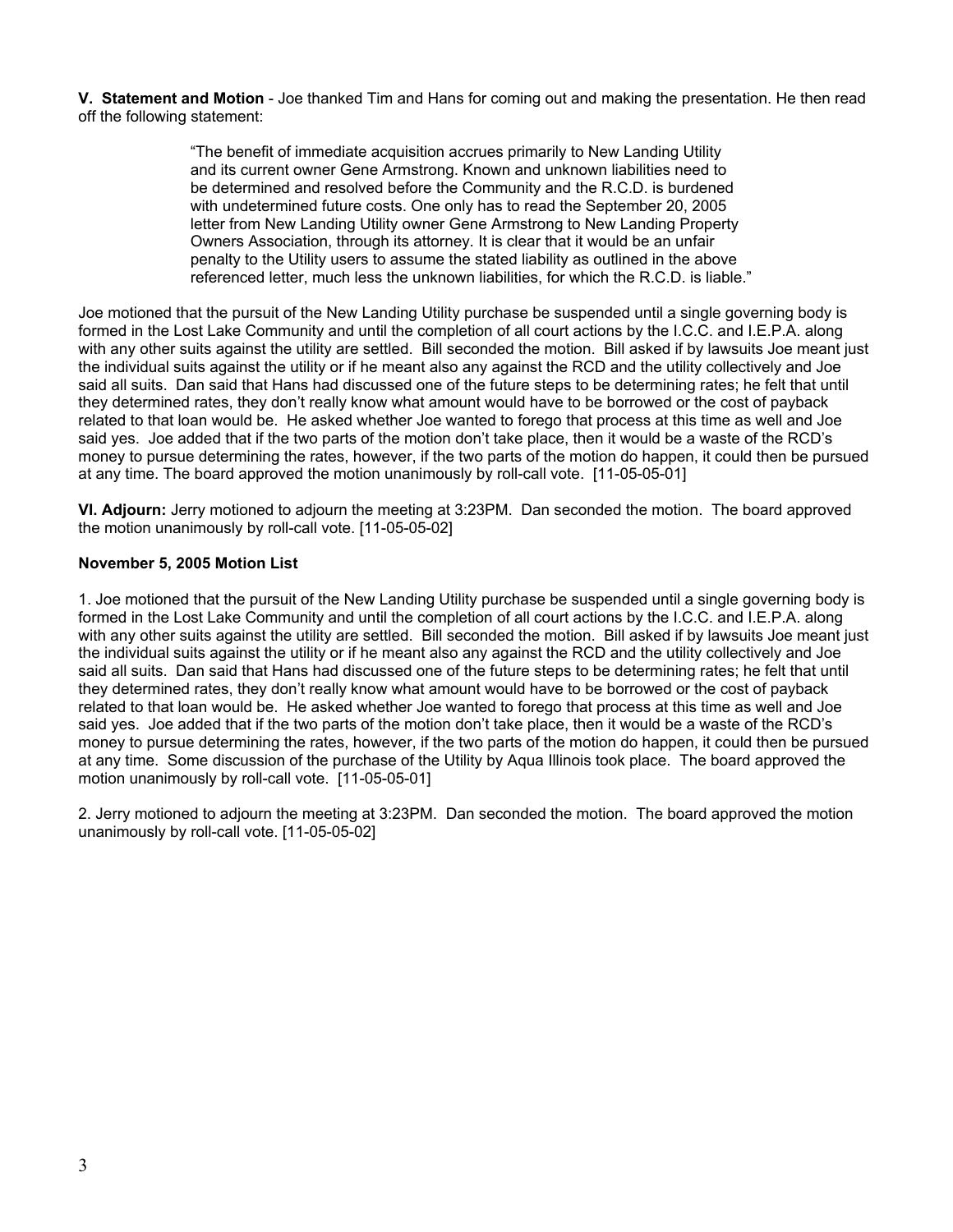# Attachment 1

**Introduction** - Hans Anderson introduced himself and Tim Ortmann as the speakers. He described Fehr Graham & Associates as an engineering firm that works in environmental & civil engineering with a lot of wastewater work including municipal and industrial wastewater plants. Hans designs the systems and works in the water supply area and Tim designs the wastewater systems and works at evaluating utilities and optimizing operations.

Part of Fehr-Graham's evaluation of New Landing Utility was the inventory of all the water and wastewater infrastructure assets (lines, pipes, equipment, etc.) and the determination of the age, condition, and value of those assets. The also wanted to identify current deficiencies that would not allow the utility to comply with the current regulatory requirements or the ability of the assets to supply an adequate level of service to their residents.

**Sources of Information** - The sources of their information came from the Illinois EPA through FOIA requests and from discussions with the IEPA – Rockford office, USEPA regarding Safe Drinking Water Act compliance, testimony from the recent rate case, records and drawings from NLU, and their own visual inspection performed July 27, 2005. On the wastewater side they evaluated the collection system, the sewer system, and the treatment plant and on the water side they looked at the water production facilities, the well and well house, the chemical feed equipment, the water storage tank and the water distribution system.

**Wastewater System** – The wastewater system serves about 150-160 homes on the west side.

**Wastewater Collection System** -The collection system is a pressure sewer system instead of a gravity system, which is more typical of a municipality. It consists of 57,000 feet of old pressure lines, varying in size from 3 to 10 inch. Every home serviced has a grinder pump (owned by each homeowner) and a service line that ties into the sewers, with cleanouts and valves. Most of the pipes were installed in the midseventies. They estimated the value of the pipes at about \$715,000 by estimating unit values for new components of the same type and material and applying straight line depreciation over the years of service of each component. Much of the expected useful life of the pressure pipe will expire in less than 20 years, with other components expected to last less than 10 years. There appears to be no immediate problems with the wastewater collection system or no immediate capital improvements identified.

**Wastewater Treatment System** – The type of wastewater treatment plant that New Landing Utility owns is called a sequencing batch reactor plant. Using a schematic provided by Mr. Clark from New Landing Utility, Tim explained how the wastewater is normally processed through that type of plant. Upon entering the plant, they immediately had several concerns, which are reflected in the pictures that they took. The plant was in disarray with spare and used equipment strewn about. There were numerous OSHA safety violations, with one of the main safety concerns that they had was the chemical feed pump missing the cover and didn't have a plug. Every wall of the building had water staining and leakage. The gas line and vent was disconnected. The heater was inoperable, there was a large wasp nest outside the entrance of the plant, the main power transformer was partially submerged in water, soffits rotted away, roof holding water, and plants growing on the roof. Tim showed lots of slides and indicated the problems he saw to include live bare wires, discarded and inoperable equipment, and no lock out procedures listed or any indication of concern for personnel safety. Blowers disconnected, they used sump pumps to move the water through hoses across the floor from one tank to another, with no aeration or biological treatment being performed. The sludge in the plant has not been pumped out for several years.

They were asked to look at alternatives to replacing the plant and they recommended a recirculating sand filter (STEP/RSF) treatment system because it has a lower cost, much less labor intensive, much less equipment, and has worked well in similar sized communities. Some of the underground tankage for the RSF, however, there would be a significant cost involved to pump out, clean, and re-pipe them. The cost to replace the existing treatment plant is further in the report. They did not put a value on the plant because they felt that there was not a lot there that was of value and the amount of work it would take to fix it wasn't worth it. They estimated the cost to replace the facility to be between \$750,000-\$1,300,000.

Hans said that when the plant was designed and built, it was a good system that would have handled a lot of growth, however, it just succumbed to a total lack of maintenance. The only thing working in that plant was the chlorination process. According to the discharge monitoring report data that the EPA maintains, they plant is just passing raw sewage through and discharging it into the creek. Current EPA design